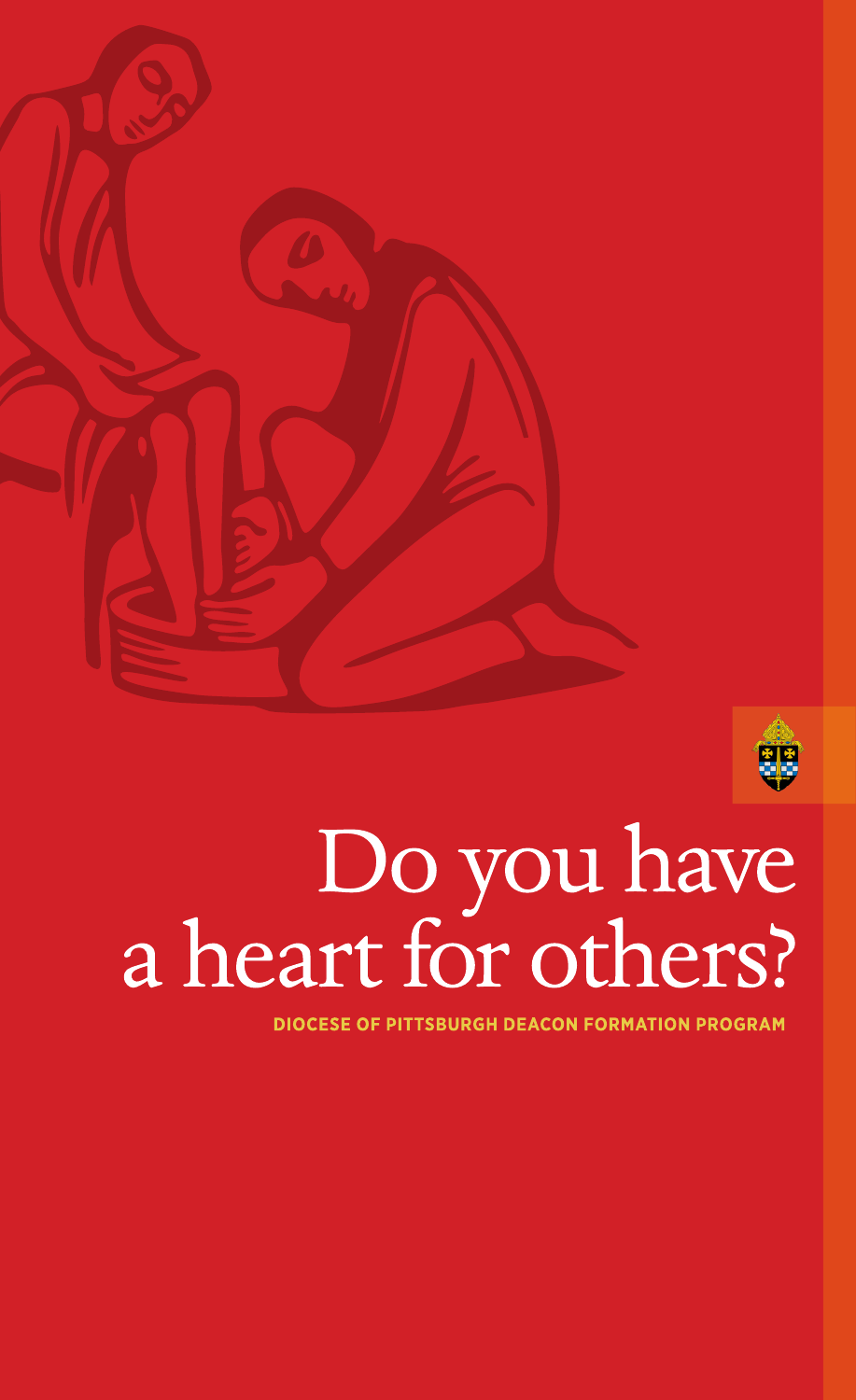#### What is a deacon?

A deacon in the Roman Catholic tradition is a member of an order of ordained ministry with its roots in the earliest days of the Church. In the New Testament, we read that, when faced with the need for help, the apostles prayed and laid hands on certain men to designate them for special service to the community (Acts 6:1-6). The title "deacon" derives from the Greek word *diakonos*, meaning "servant" or "minister."

Strengthened by sacramental grace, in union with the bishop and his priests, deacons are called to serve the people of God in the threefold ministry of liturgy, word, and charity.

By their spirituality and ministry, deacons should exhibit a heart for others and be a source of inspiration, motivation, and example for all of the faithful to provide humble, loving service to those in need.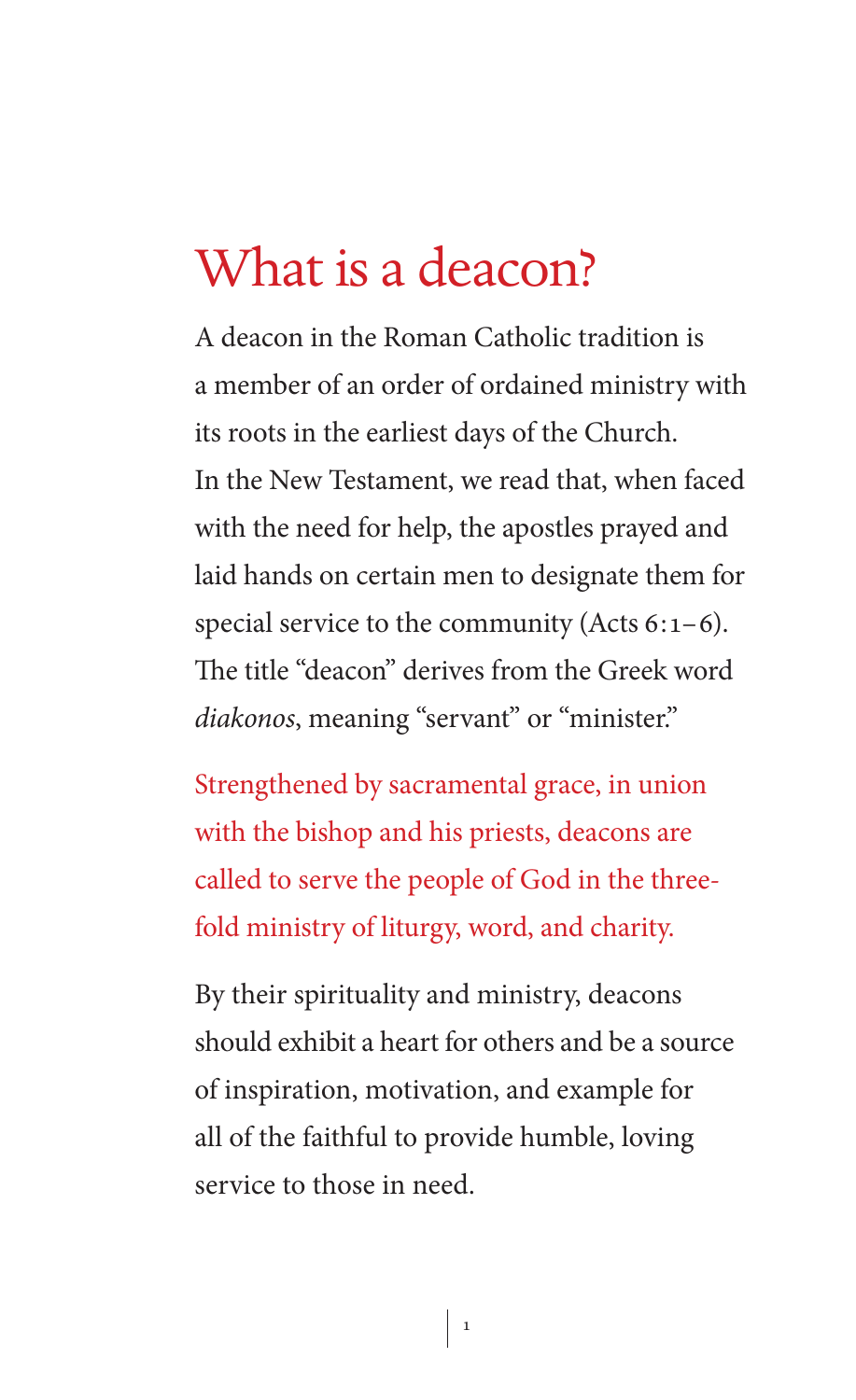

## How did the ministry of deacons begin?

As noted, the origins of the diaconate are found in the Acts of the Apostles, which recounts how the apostles, overwhelmed with the growing needs of the people, specially designated seven men, including Stephen and Philip, to perform works of charity and service.

Deacons filled important administrative roles in the Church until the fifth century; subsequently, for various reasons, the diaconate in the Latin Church began to experience a slow decline until eventually it became a stepping stone on the path to the priesthood. However, the Church has never been without the ministry of deacons in some capacity.

The Second Vatican Council reinvigorated the diaconate as a permanent ministry in the Latin Church and, for the first time, opened it to married as well as single men. Since 1967, when Pope Saint Paul VI issued *Sacrum Diaconatus Ordinem*, which laid out the general norms for this ministry, the permanent diaconate has flourished in many parts of the world. Today, the Church has approximately 47,000 permanent deacons worldwide, about 40 percent of them are in the United States.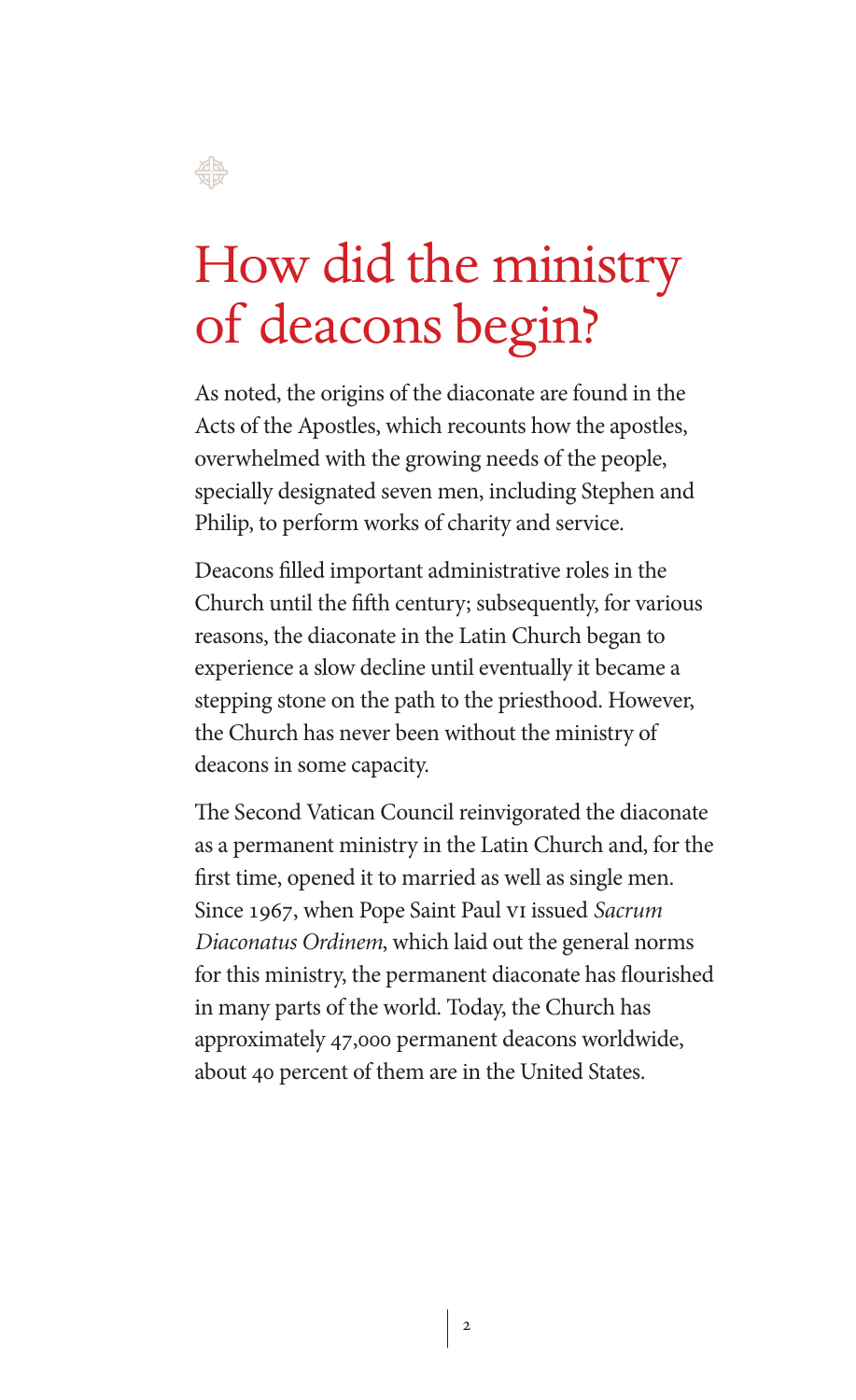

#### Why do we need deacons?

Service has always been at the heart of the Church's ministry. At the Last Supper, in washing the feet of his disciples, Jesus said, "I have given you a model to follow, so that as I have done for you, you should also do" (Jn. 13:15).

At the close of the Second Vatican Council in 1965, Pope Saint Paul VI affirmed this mission, saying that "the Church has declared herself the servant of humanity." The notion of the Church-as-servant finds concrete sacramental expression in the diaconate.

While all of the faithful, by virtue of their Baptism, are called to serve others, particularly those in need, Pope Saint John Paul II once said, "The service of the deacon is the Church's service sacramentalized." Furthermore, he added, the diaconate is not just one ministry among others, but it is truly meant to be a driving force for the entire service of the Church.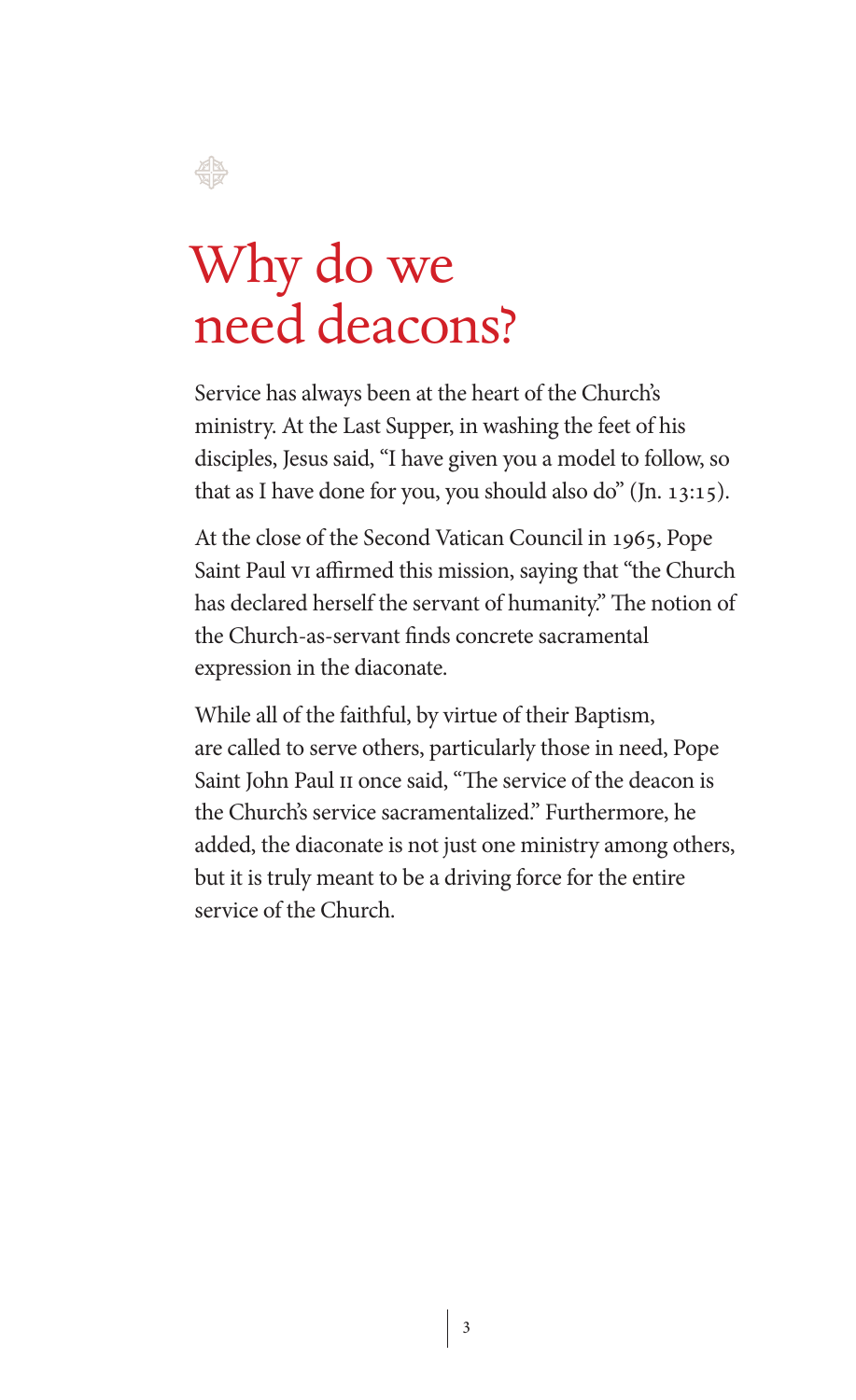

### What are the functions of a deacon?

A deacon has liturgical duties, which he performs primarily in church. In addition, his service to the people of God can be expressed in a wide range of non-liturgical ways. Some examples might help:

- Liturgically, deacons assist the priest at Mass. They proclaim the Gospel, preach on occasion, and serve as ordinary ministers of Holy Communion. Deacons also may be called upon to celebrate the Sacrament of Baptism; witness marriages; preside at funerals and burial services; lead the celebration of the Liturgy of the Hours, Eucharistic adoration, and benediction; offer blessings in the name of the Church; and administer sacramentals.
- Outside of church, deacons might be found bringing the love of Jesus Christ to people in hospitals and nursing homes, jails and prisons, or food pantries and soup kitchens. They might work with immigrants, youths and young adults, those in special need, or those on the fringes of society. An important facet of diaconal ministry is to share the faith by evangelizing as well as by teaching in RCIA, religious education, and sacramental preparation programs. Some deacons also facilitate bereavement groups and assist people going through the annulment process.

Basically, anywhere and everywhere people are in need of the Gospel is where deacons can—and should—be found.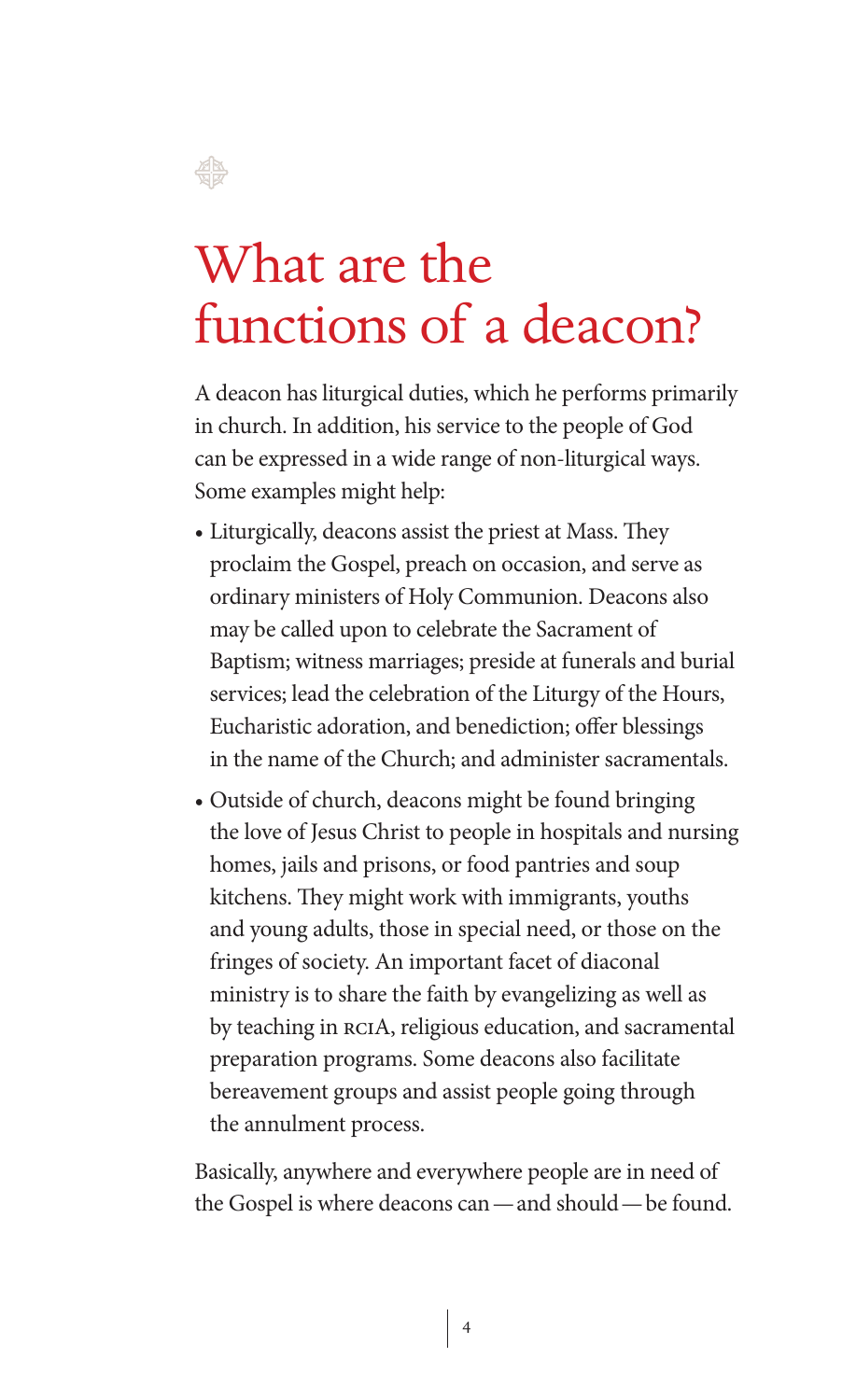

## How do the roles of priest and deacon differ?

While both priests and deacons are ordained ministers, and they share some liturgical functions, their primary roles in the Church are distinct.

Above all else, priests stand *in persona Christi*—in the person of Christ—to consecrate the Eucharist during the celebration of the Mass and to share the compassionate mercy and healing of God in the sacraments of Reconciliation and Anointing of the Sick. Deacons never perform these sacred functions.

In the words of the Second Vatican Council, deacons are ordained "not unto the priesthood, but unto a ministry of service," which, as noted, can take many possible forms and fill numerous needs in the Church. Deacons are to be a sacramental sign of Christ the Servant. Their role is to be—in the words of Pope Saint Paul VI—"a driving force for service," which is an essential part of the Church's mission.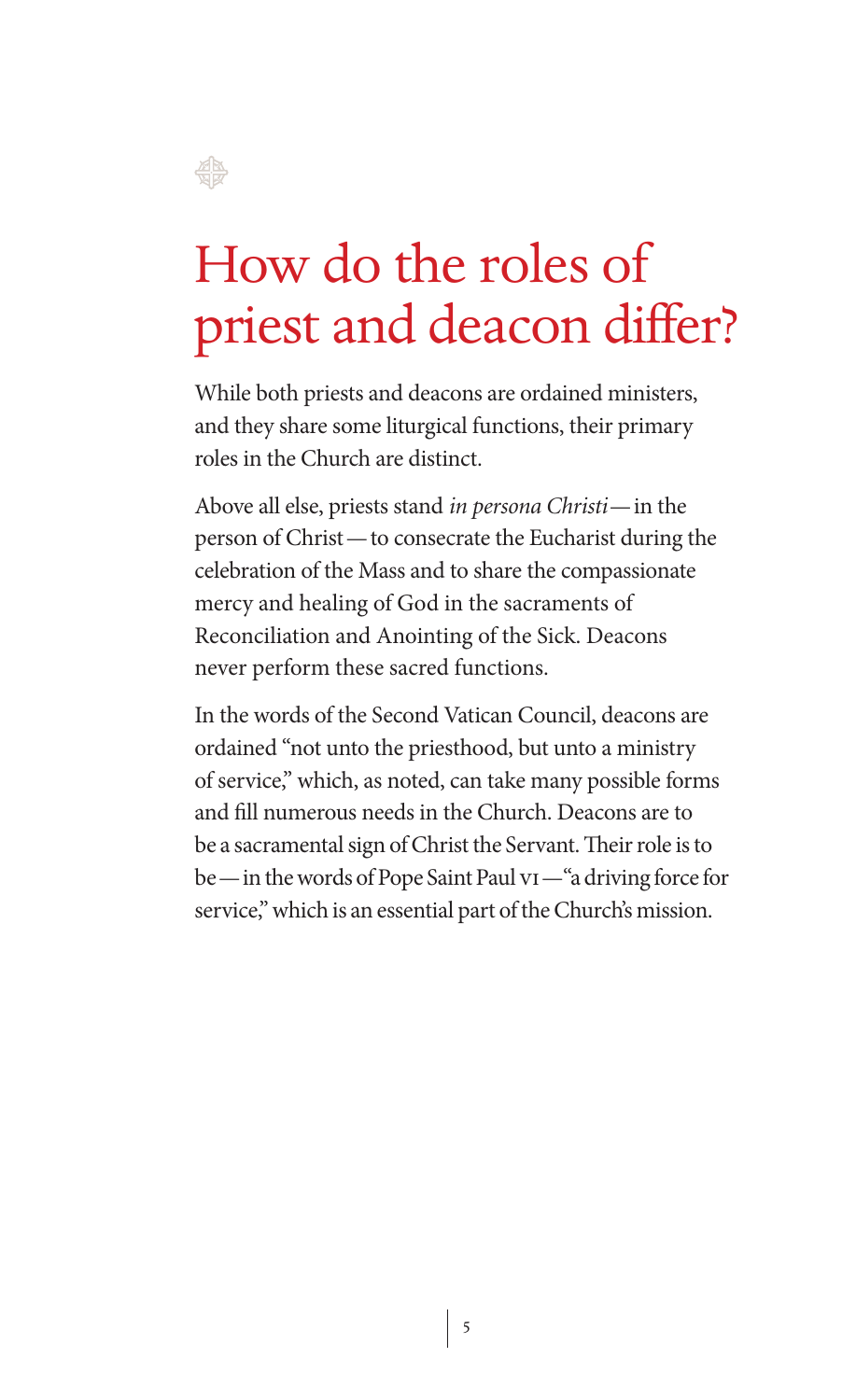

## Are deacons an answer to the growing shortage of priests?

No. While deacons can alleviate some of the effects of having fewer priests by assuming administrative or sacramental duties that might enable priests to focus more exclusively on their sacred ministry, the answer to the shortage of priests is to promote and pray for more vocations to the priesthood.

The reason for ordaining deacons should not be because the Church needs more priests but, rather, because it needs more deacons.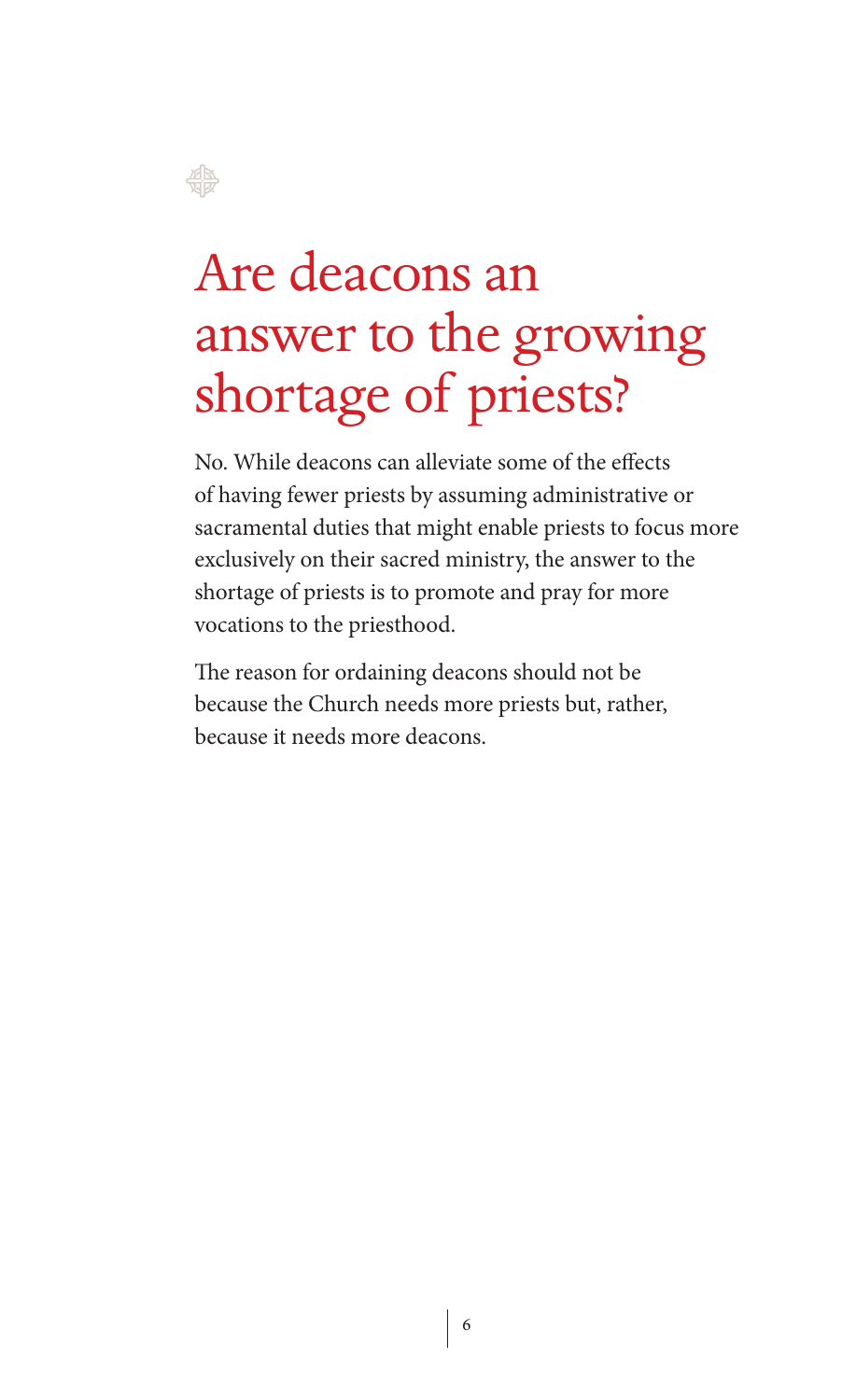### How do deacons relate to active laity in the Church?

4월

Just as deacons are not "junior priests," they also are not "super laity." Theirs is a distinct ministry that, while sharing some characteristics with that of both priests and laity, is in direct relationship with the diocesan bishop, under whose authority they exercise their service to God's people.

More than ever, the Church needs the full and active participation of all its members. Deacons should support and encourage the service of the laity, first of all, by their example of service and, secondly, by collaborating with the faithful who answer the call to serve. Because deacons typically hold secular jobs and have personal and family obligations aside from their ministry, they can be a witness and example to the laity about how to integrate their baptismal call into everyday life and live out their Christian faith in society.

To truly be what Bishop David A. Zubik calls *The Church Alive!*, we need both a healthy, vibrant clergy—bishops, priests, and deacons—as well as a healthy, vibrant laity, working together to build up the Kingdom of God on earth.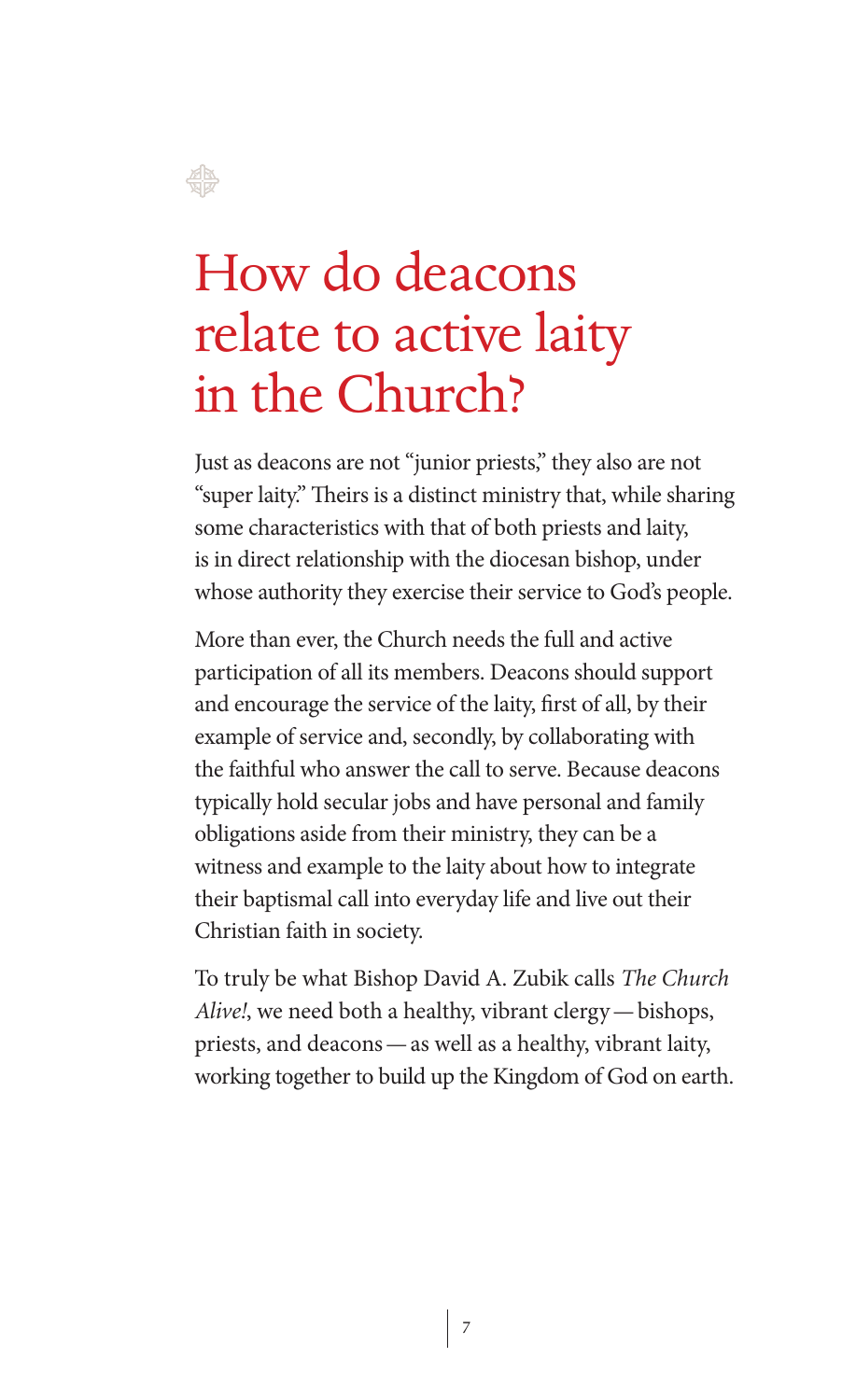

선<mark>정</mark>

Yes. In revitalizing the diaconate as a permanent ministry in the Church, the Second Vatican Council also gave it a new dimension: "This diaconate will be able to be conferred ... even upon those (men) living in the married state."

An aspirant who is married must be in a stable, wellestablished marriage. Given the time commitments of the formation program, a man's wife and family should be fully involved in the decision-making process about him applying for and, if accepted, continuing in the program. A married aspirant's wife must provide written consent to his participation and should be prepared to join him in some aspects of the formation program.

It's important to note that, once ordained, a deacon cannot marry or remarry. Consequently, unmarried candidates must discern their willingness to embrace a life of permanent celibacy, and married candidates must consider if they could accept celibacy in the unfortunate event they lose their spouse or their marriage ends following ordination.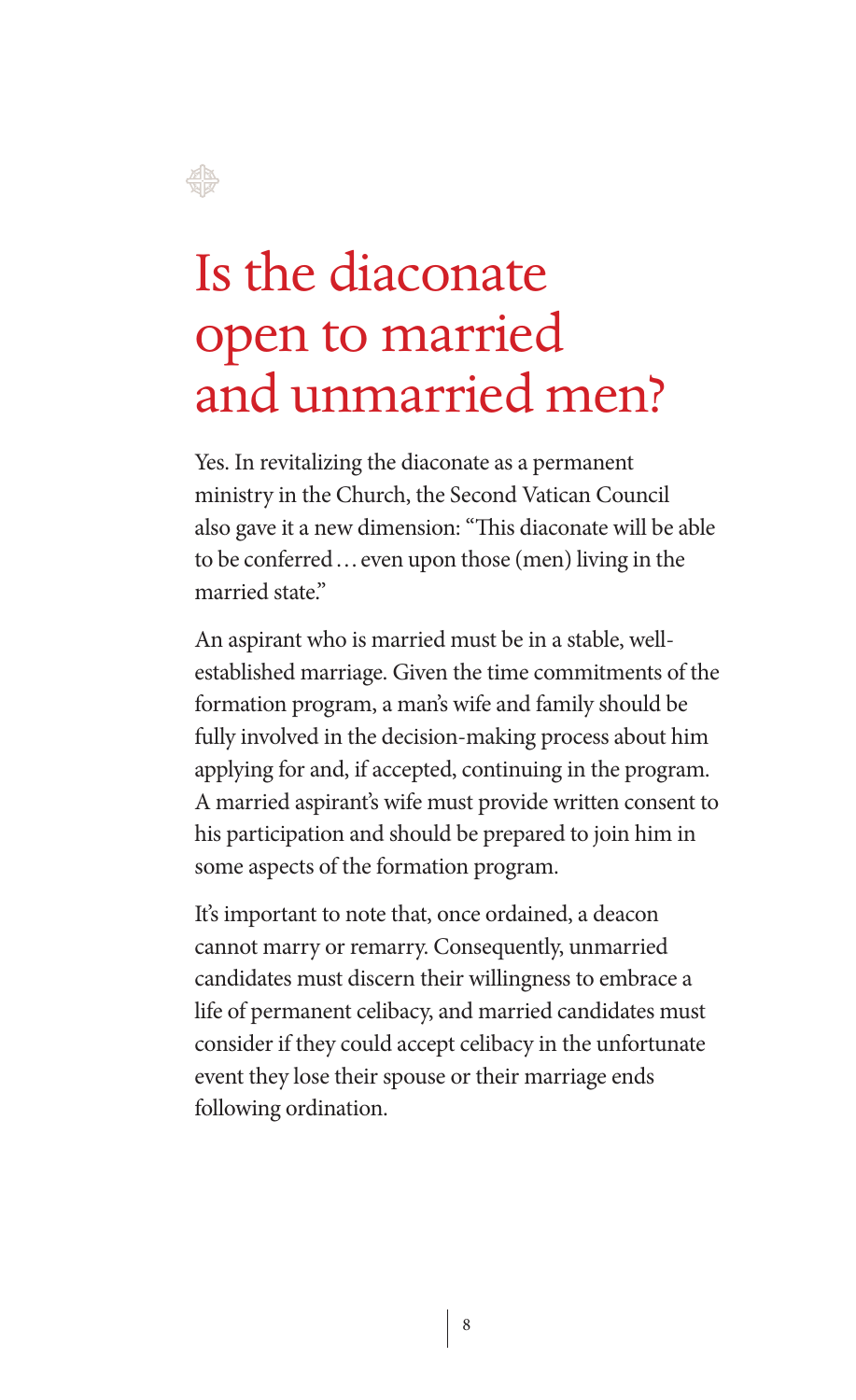

#### How are wives involved in the diaconate?

First of all, wives are encouraged to participate in various aspects of the formation program, to attend days of recollection and annual retreats with their husbands, and to bond with the wives of other candidates and with wives of men already serving in diaconal ministry.

In some cases, wives work closely with their husbands in ministry after ordination, helping prepare couples for marriage, for instance. Often, however, a spouse's role is best expressed through total, prayerful support, especially at those times when formation or ministry becomes particularly demanding and time-consuming.

"In terms of official ministry, there is no specific role for the deacon's wife," according to the book *101Questions & Answers on Deacons* by Deacon Bill Ditewig. "The deacon's ordination does not confer any ministerial role to the deacon's wife. …Some wives choose to be extremely active in ministry based on their own qualifications and interests; other wives prefer to remain engaged in activities not related to official ministry."

Overall, however, diaconal formation and ministry can enrich the spiritual life of not only candidates and deacons but also wives and families.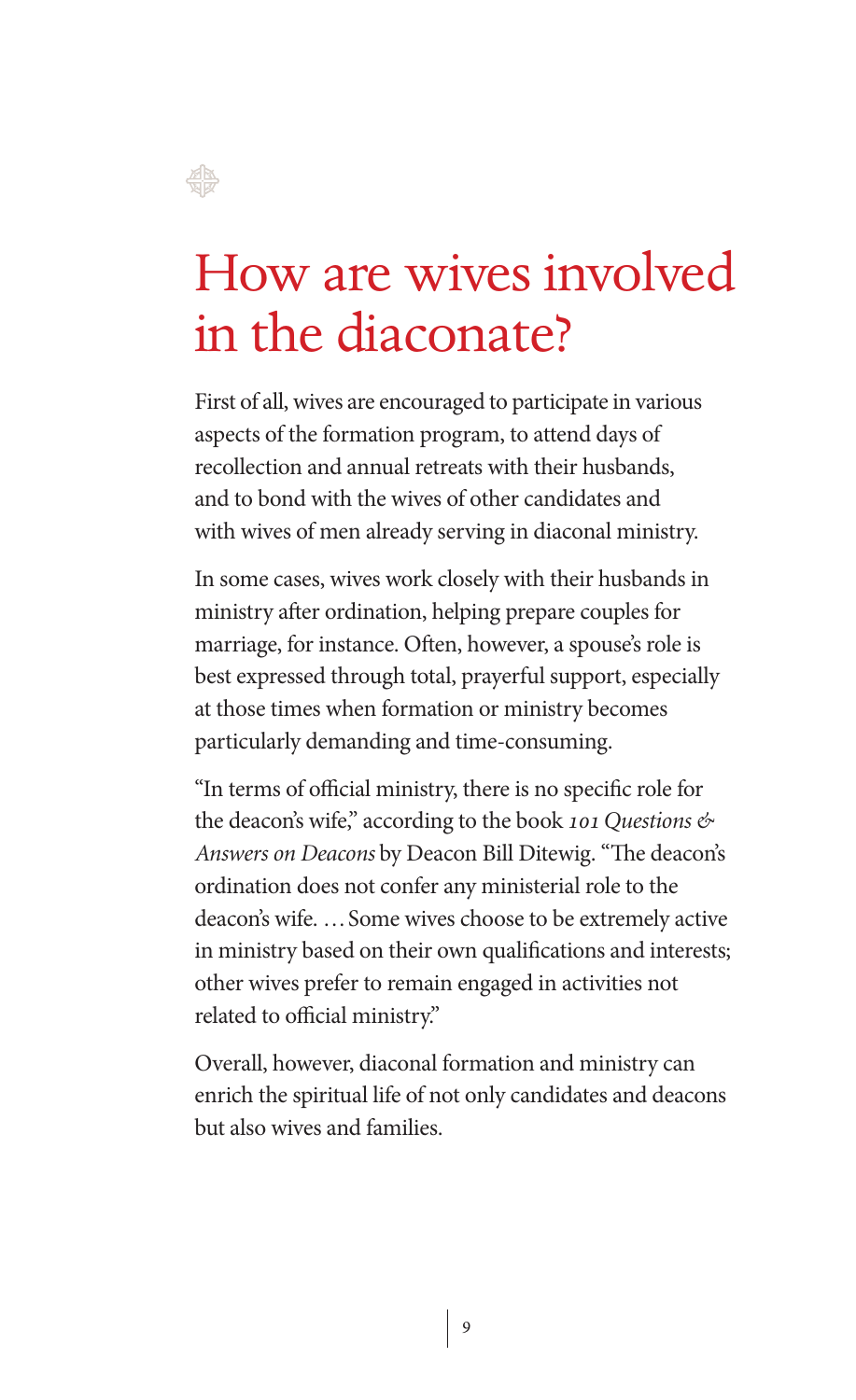

優凶

At ordination, deacons promise obedience to the diocesan bishop and his successors. This promise shapes a deacon's ministry because deacons, like priests, are assigned by their bishop, who may appoint a deacon anywhere in the diocese.

As a practical matter, where a deacon lives, his family situation, employment obligations, and personal talents—along with the needs of the Church—are all taken into consideration.

For liturgical service, deacons typically are rooted in a parish, which may or may not be their home parish. In addition, deacons are assigned to a ministry of service and charity, perhaps in a parish, but sometimes in an institutional setting or in conjunction with a diocesan program or agency.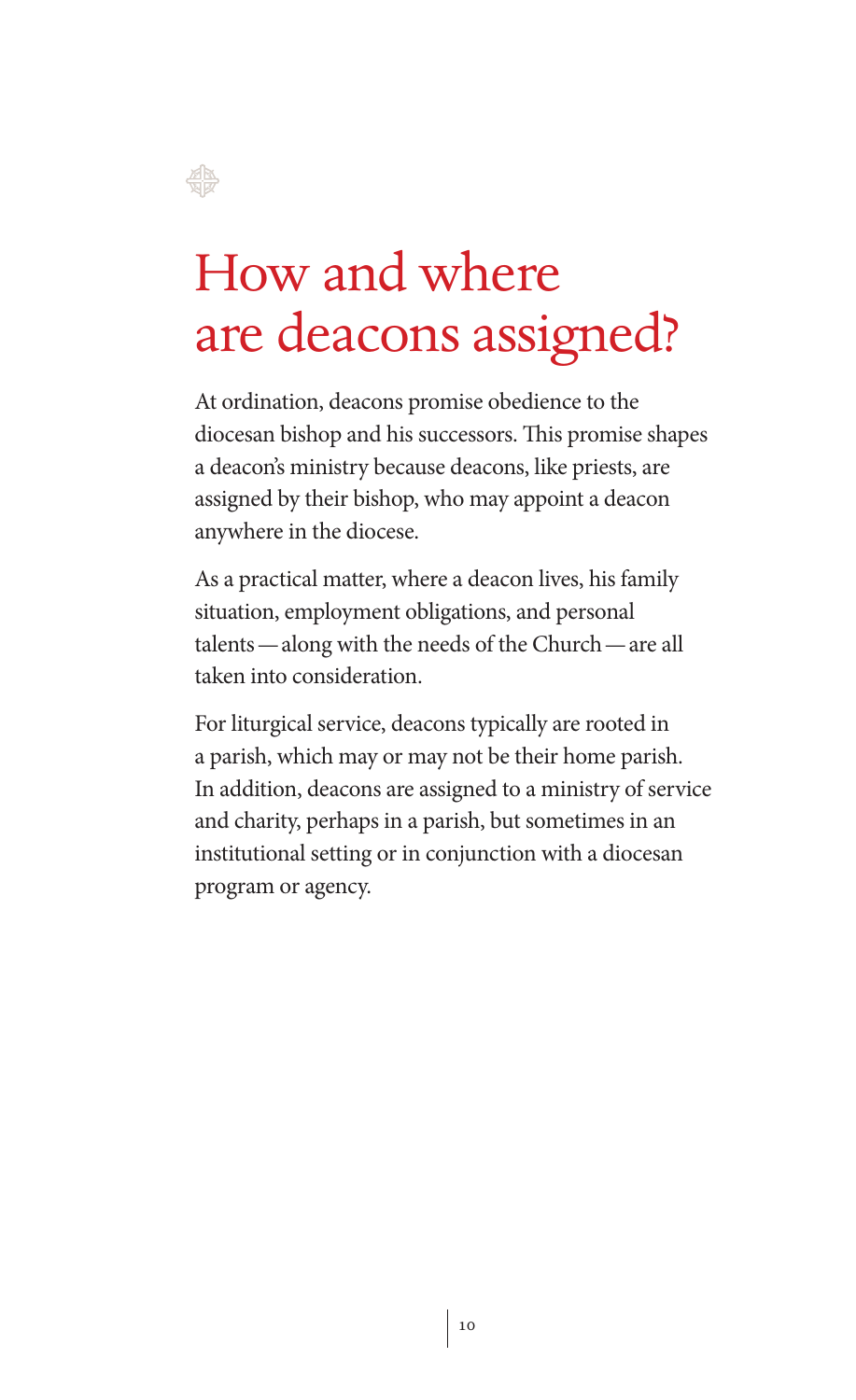

#### Are deacons paid for their service?

Diaconal ministry most often is exercised as part-time voluntary service to the Church, which is why a deacon is expected to either have a job or other financial means to support himself and his family. Deacons working in some aspect of ministry, either in a parish or elsewhere, typically obtained those jobs on their own. In those cases, their employment should be considered distinct from their diaconal assignment.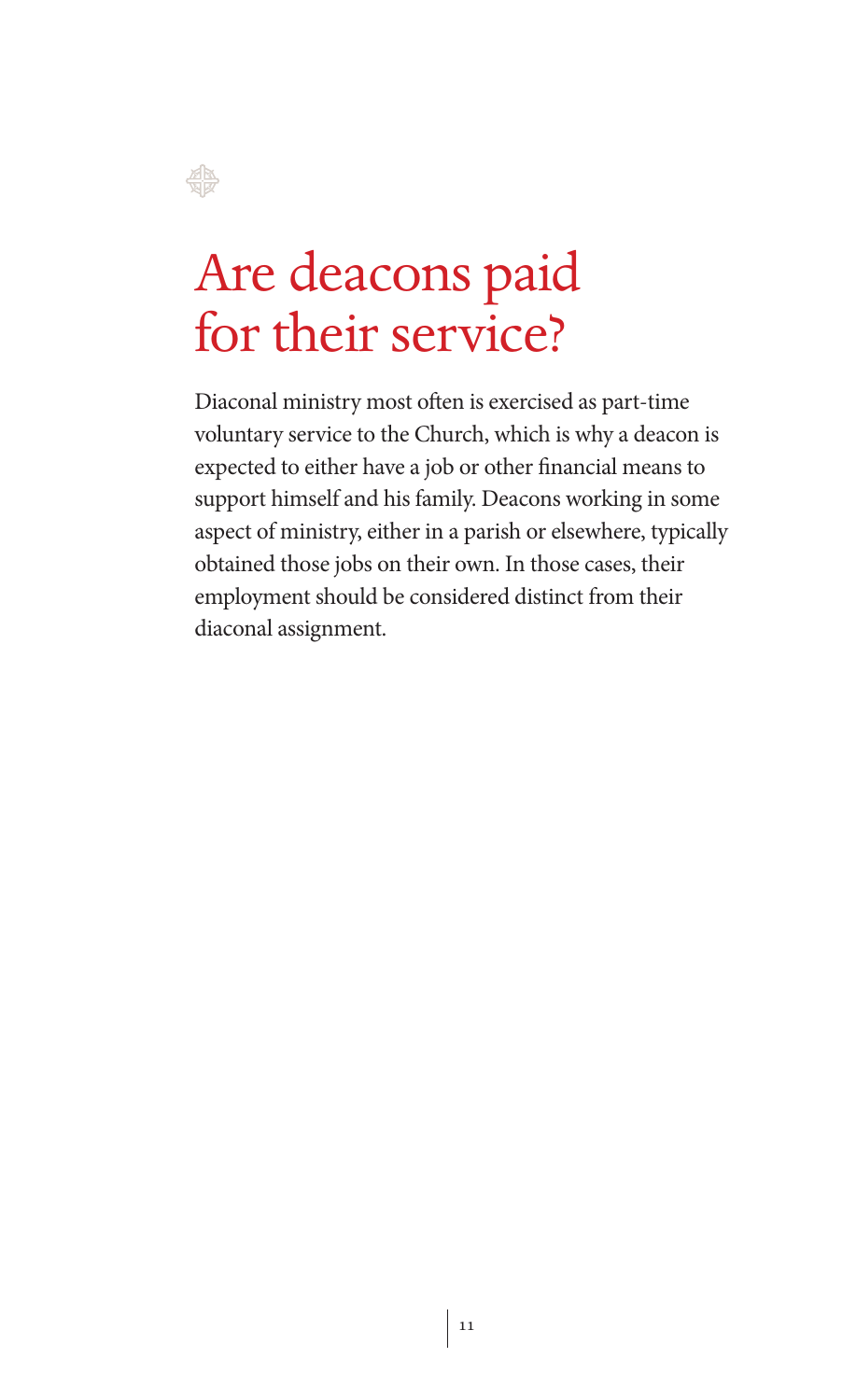

Formation for the diaconate involves a program of education, training, spiritual growth, personal development, ongoing conversion, and discernment.

The formation experience should be powerful and challenging and, at the same time, practical and relevant. It requires significant time, trust, discipline, selfsurrender, obedience, and true effort.

Specific elements of formation for aspirants/candidates include classes, workshops, days of recollection, spiritual direction, formation sessions, parish involvement, an annual retreat, and pastoral experiences.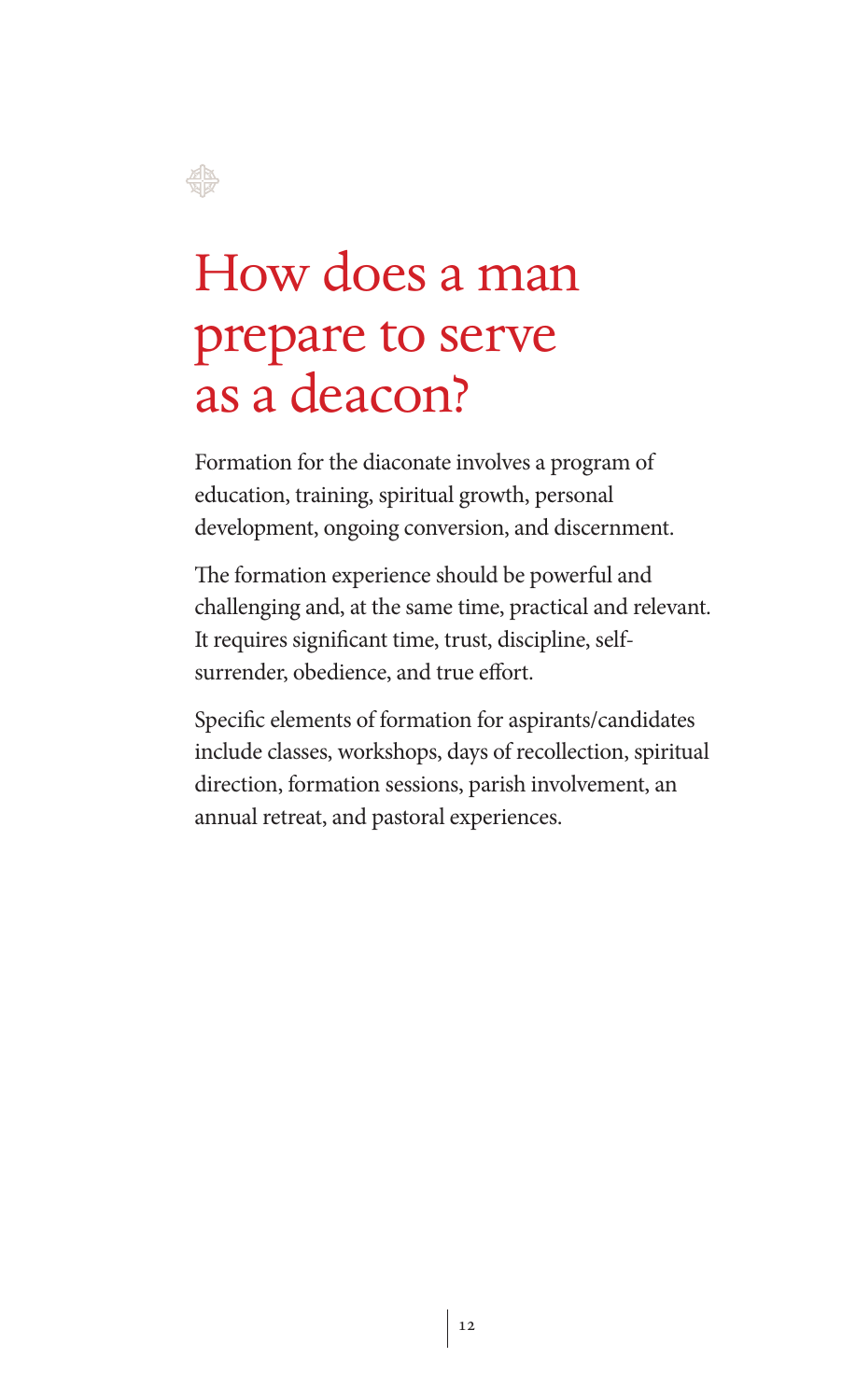

## What are the basic qualifications?

In the Diocese of Pittsburgh, an aspirant for the diaconate must be

- between the ages of 30 and 59 upon admission to the formation program,
- living a strong Catholic faith in full conformity with all of the Church's moral teachings,
- a college graduate with at least a bachelor's degree,
- fully initiated into the sacramental life of the Church and free of all canonical impediments and irregularities,
- in good physical, emotional, and psychological health, and
- able to support himself and his family with a reliable source of income or other financial means.

In addition, a recently married man should live out his vocation of marriage for five years before applying to the Deacon Formation Program.

A convert to the Catholic Church or someone who has returned to the full practice of the faith after a prolonged absence should wait five years before his acceptance into the program.

Likewise, for a recent widower, at least three years should elapse before he is accepted into the program.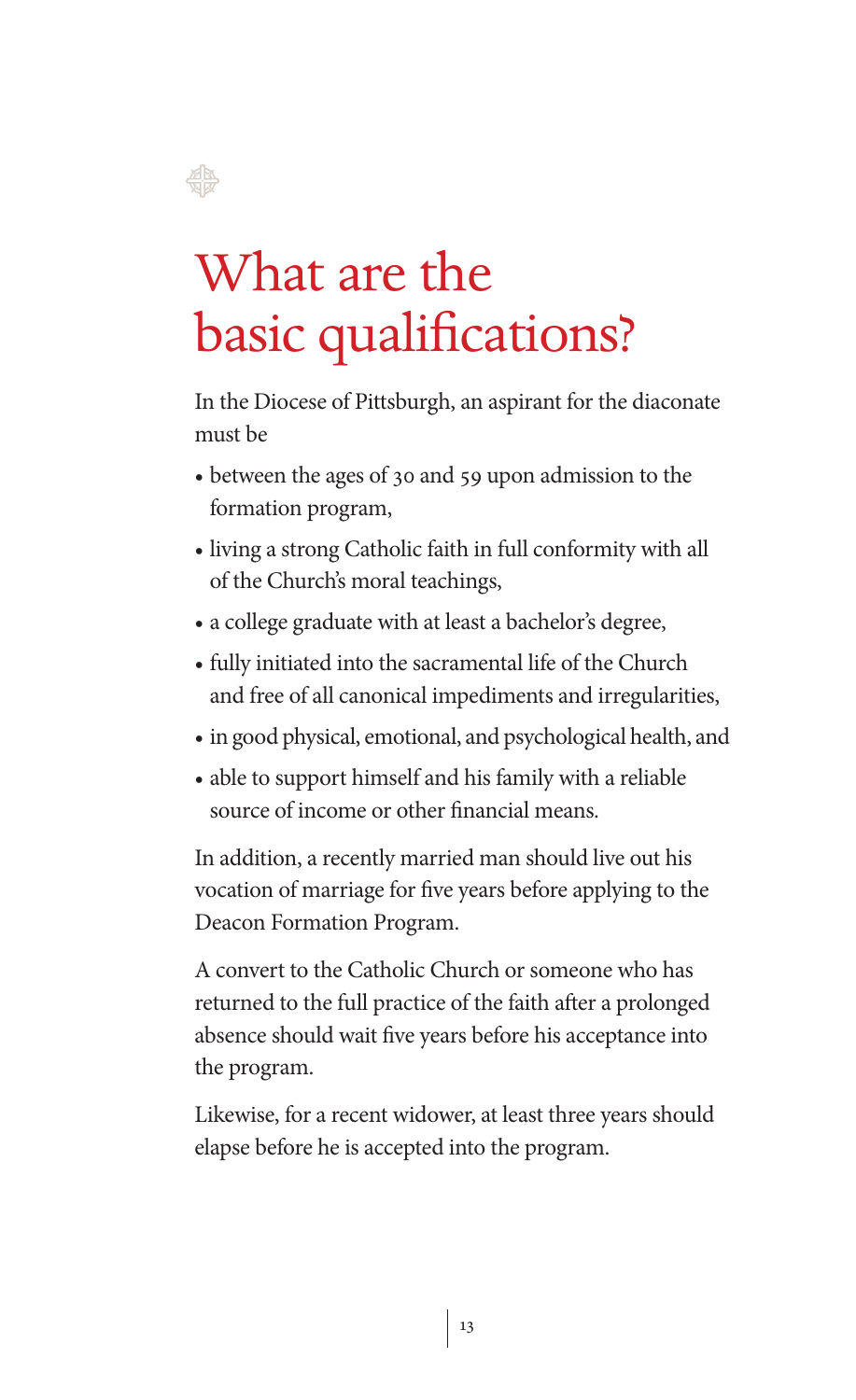

#### What personal characteristics are needed?

As servant leaders in the Church, deacons must be responsible, prudent, and self-directed. They should be able to work well with others, listen to other points of view, and interact comfortably with a diversity of people.

Accordingly, a candidate for the diaconate should be

- a man of solid faith, deep spirituality, and good character and reputation who exhibits a caring heart for others,
- generously willing to serve the diocesan Church with a spirit of humility, patience, and obedience,
- capable of assuming a leadership role when needed, always mindful of his relationship with his bishop and the priests of the diocese as well as the lay faithful and other members of society.

The deacon, as a herald of the Gospel, must be willing and able to minister broadly based on the needs of others and how he might help meet those needs. In the words of the United States Conference of Catholic Bishops (USCCB), "The deacon is ordained precisely for service in both the sanctuary and the marketplace."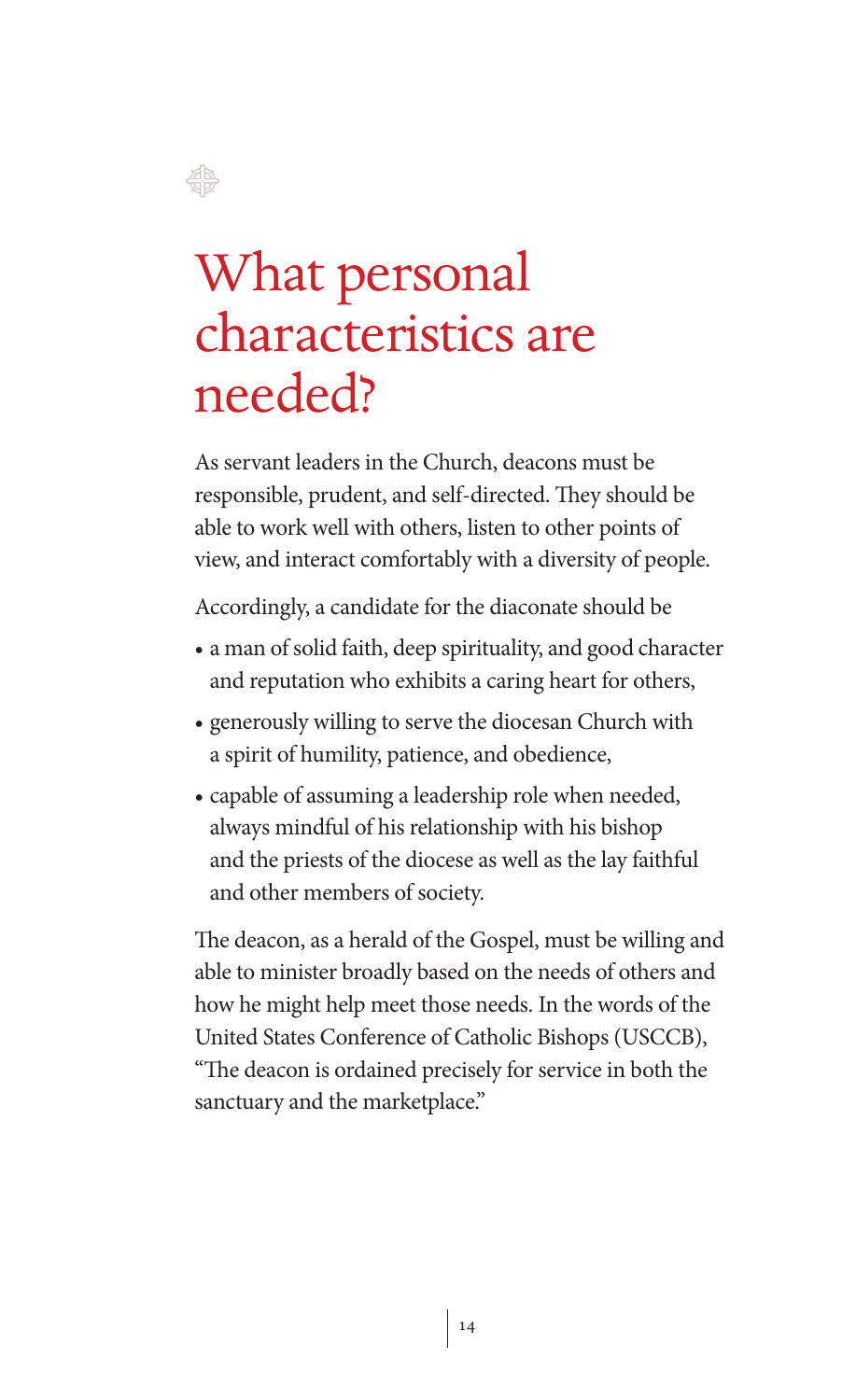

徽

Not at all. Deacons are as varied in their backgrounds, personalities, occupations, and talents as any other group of individuals.

Some are single; most are married. They are husbands, fathers, grandfathers, brothers, and uncles. They come into ministry with a wide range of academic and professional experiences and talents. They are attorneys, teachers, engineers, bankers, and orthodontists; they come from careers in marketing, insurance, health care, finance, and many other fields.

Most are lifelong Catholics; some are converts to the faith. All have a tremendous love for God and his people, a natural inclination and deep desire to serve others, and a firm commitment to walking with the Lord.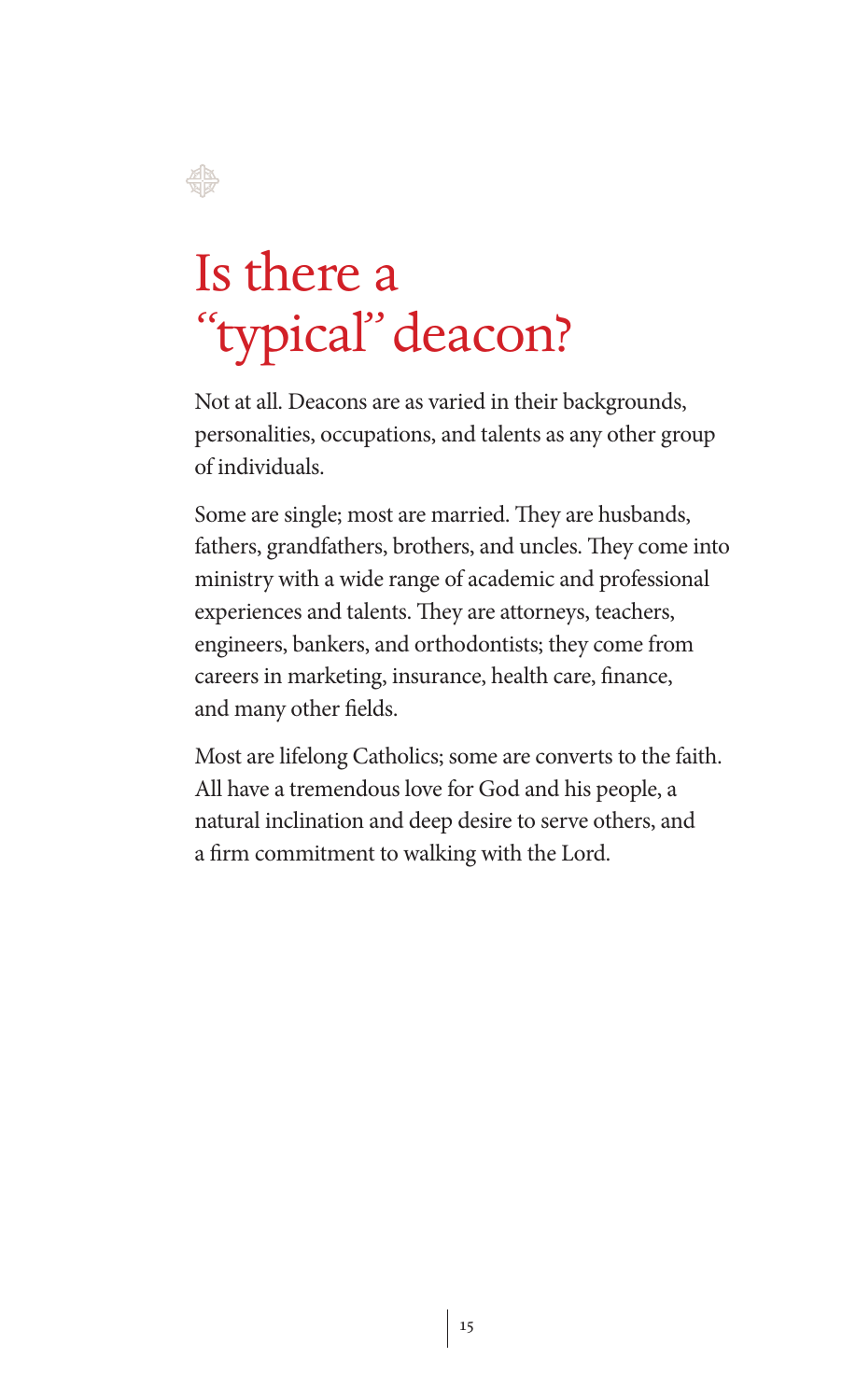## How does the application process work?

4월

An inquirer should first discuss the idea of applying to the Deacon Formation Program with members of his immediate family—particularly his wife, if he is married—to determine their level of support. They should be prayerful in their discernment.

He then should speak with his pastor, who must nominate him for the program in order to begin the application process. If the inquirer accepts his pastor's nomination, he would receive the application materials. If he meets the program's basic norms and requirements, next would come personal interviews, a psychological evaluation, a visit to the applicant's home, assessment by the admissions board, and, ultimately, consideration for approval by the diocesan bishop.

Acceptance into the Propaedeutic Period of the formation program depends on the successful completion of all these steps.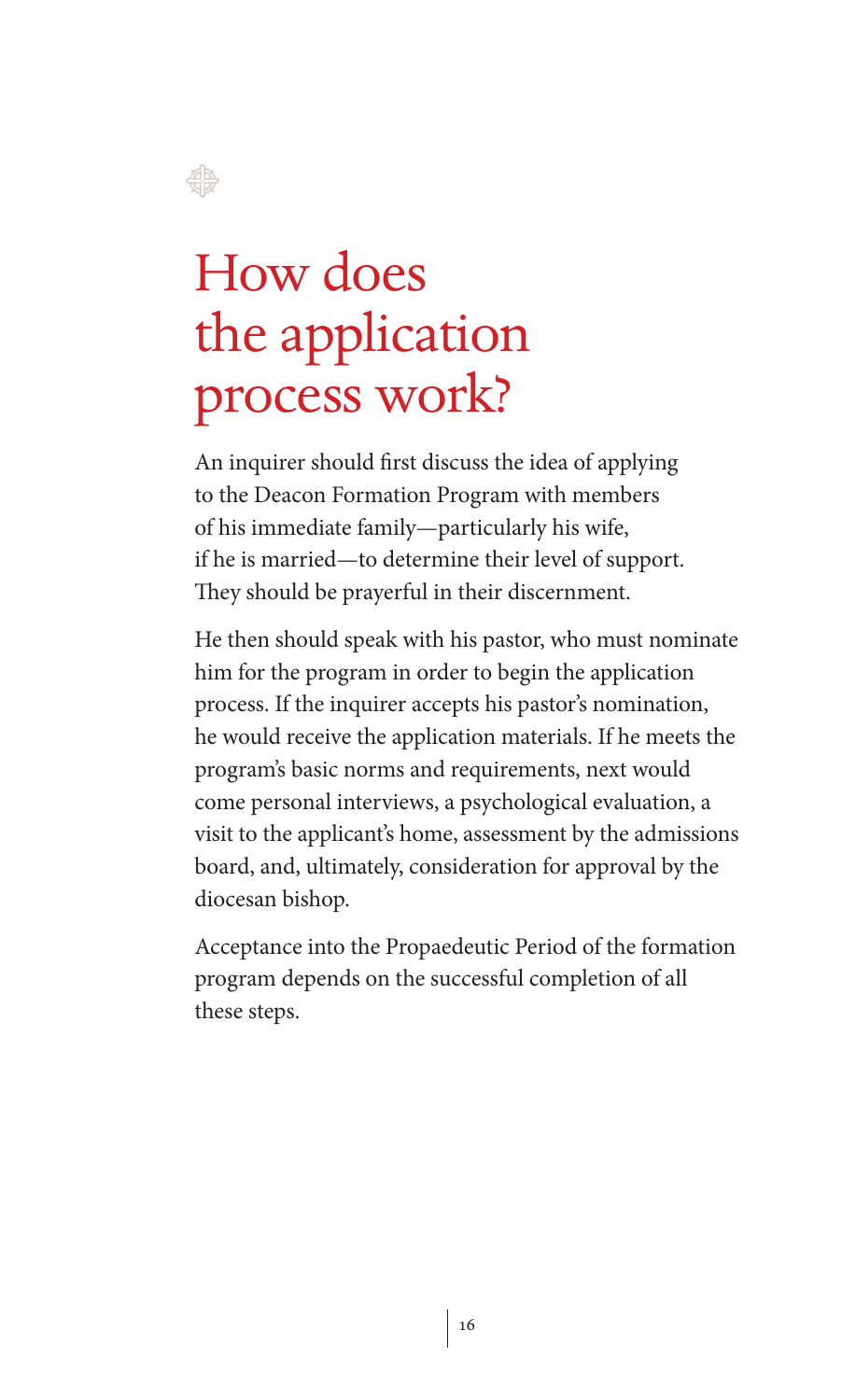

## What is the Propaedeutic Period?

The word "propaedeutic" refers to preparatory or introductory instruction. *The National Directory for the Formation, Ministry, and Life of Permanent Deacons in the United States*, which was developed by the USCCB, calls for such a period prior to the core formation program.

In the Diocese of Pittsburgh, the Propaedeutic Period consists of classes and other events to help aspirants deepen their understanding of diaconal ministry and the formation program. Wives are welcomed and encouraged to share in various aspects of this experience.

At the end of the Propaedeutic Period, aspirants are evaluated to determine who will continue into the Deacon Formation Program.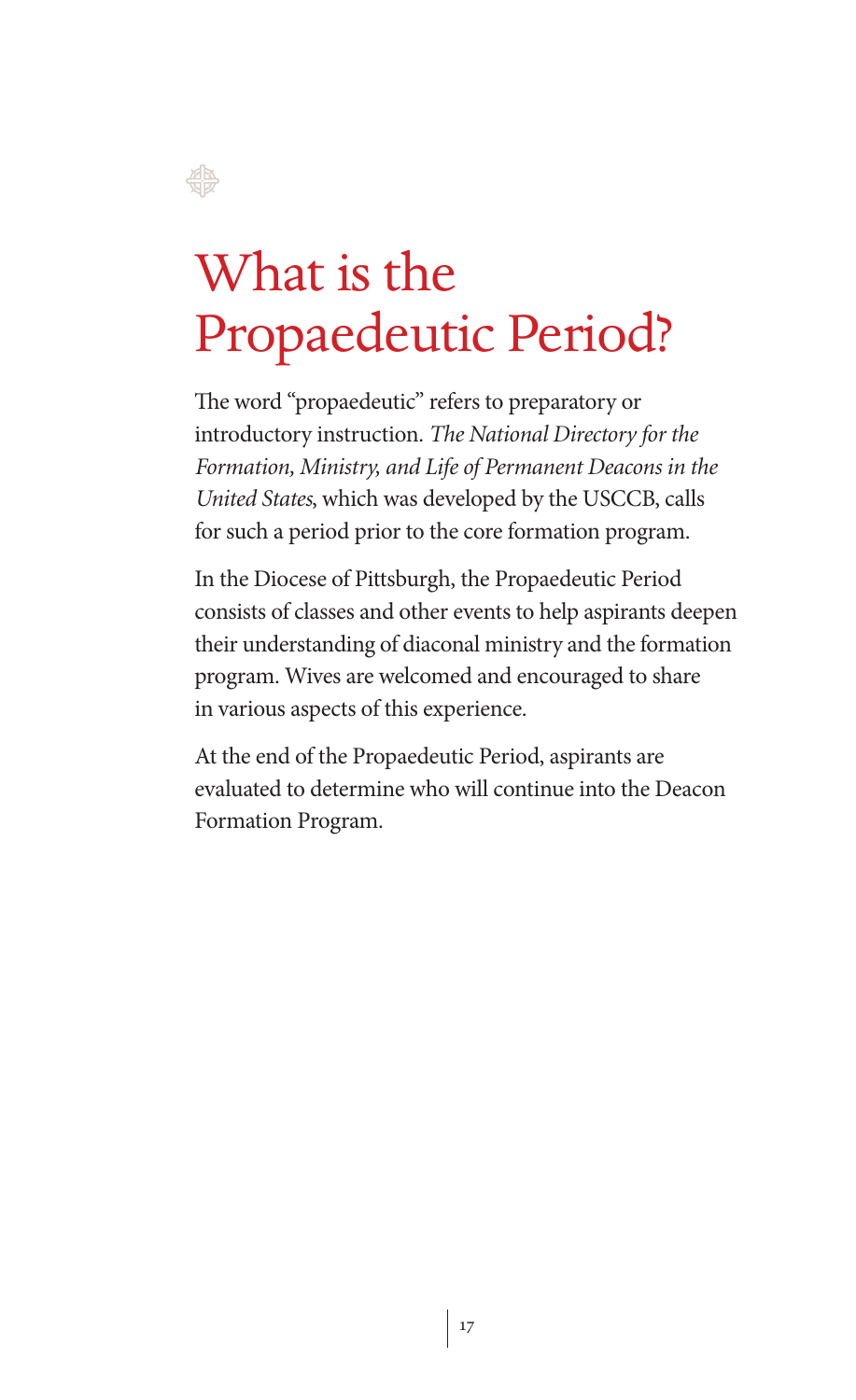

## What is the Deacon Formation Program like?

Formation for ministry encompasses four key dimensions of development: intellectual, spiritual, pastoral, and personal, all of which are essential and interwoven.

- Candidates attend academic courses on topics ranging from theology and scripture to canon law, Church history, liturgy, and catechesis, among others. These courses are held one night a week at the Diocesan Pastoral Center. In addition to these courses, which typically run throughout the spring, fall, and winter, are periodic day-long Saturday workshops.
- For spiritual formation, candidates are assigned a spiritual director with whom they are to meet regularly for confidential guidance in the growth of their personal relationship with the Lord. Complementing this facet of formation are periodic days of recollection and a weekend retreat each year, which wives are welcome to attend.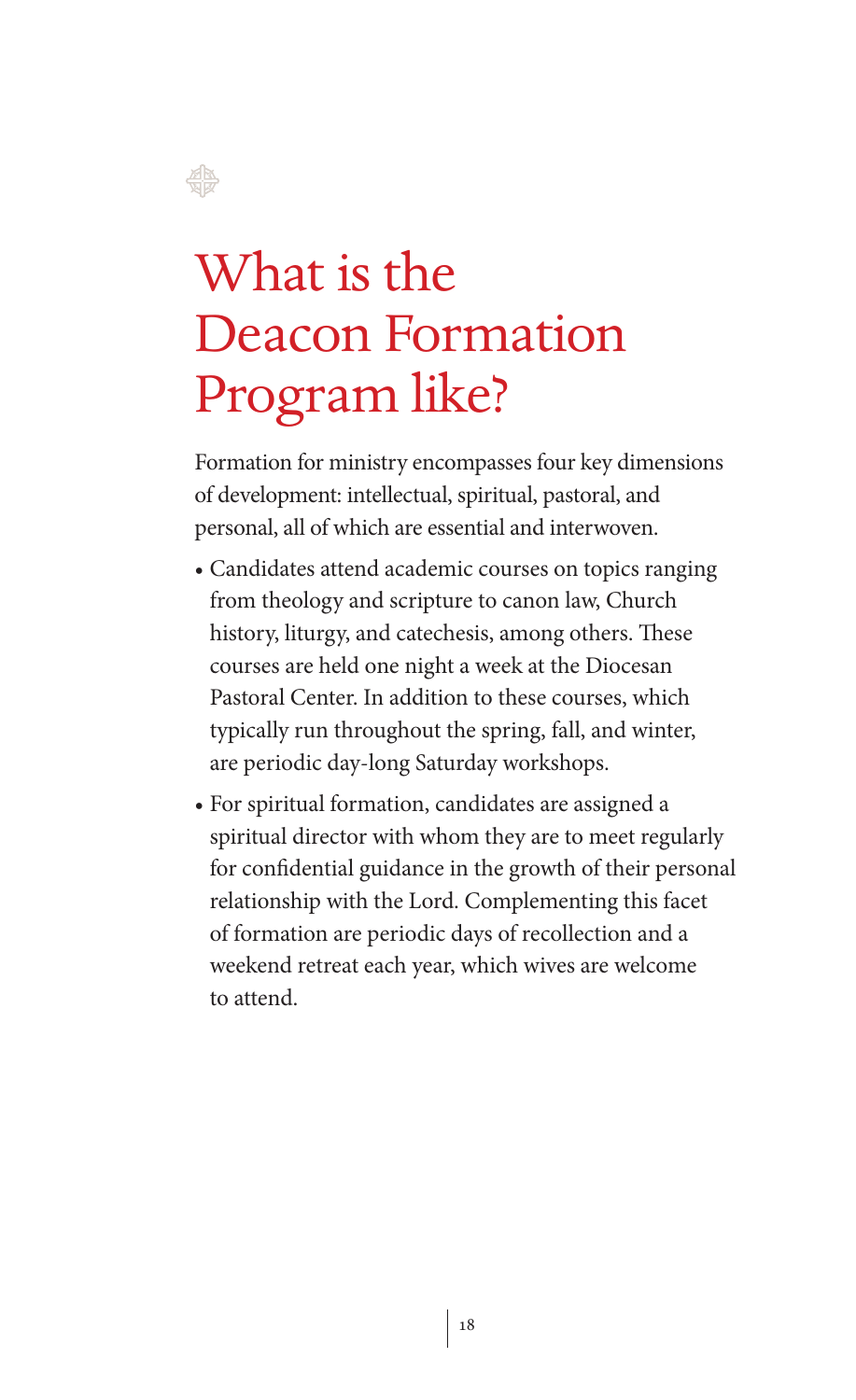- Each summer, candidates are assigned to engage in some aspect of pastoral ministry at a parish, hospital, nursing home, jail, food pantry, or other institutional setting where diaconal ministry is likely to occur.
- Throughout the program, candidates work with a formation advisor for guidance in the personal aspects of their own human development and for support and direction in all aspects of formation.

Diaconal formation promotes the development of the whole person and his individual gifts and talents. At the end of the formation program, if a candidate has completed all of the requirements with proven competence, he is recommended to the diocesan bishop, who makes the final determination about whether a man should be called to ordination.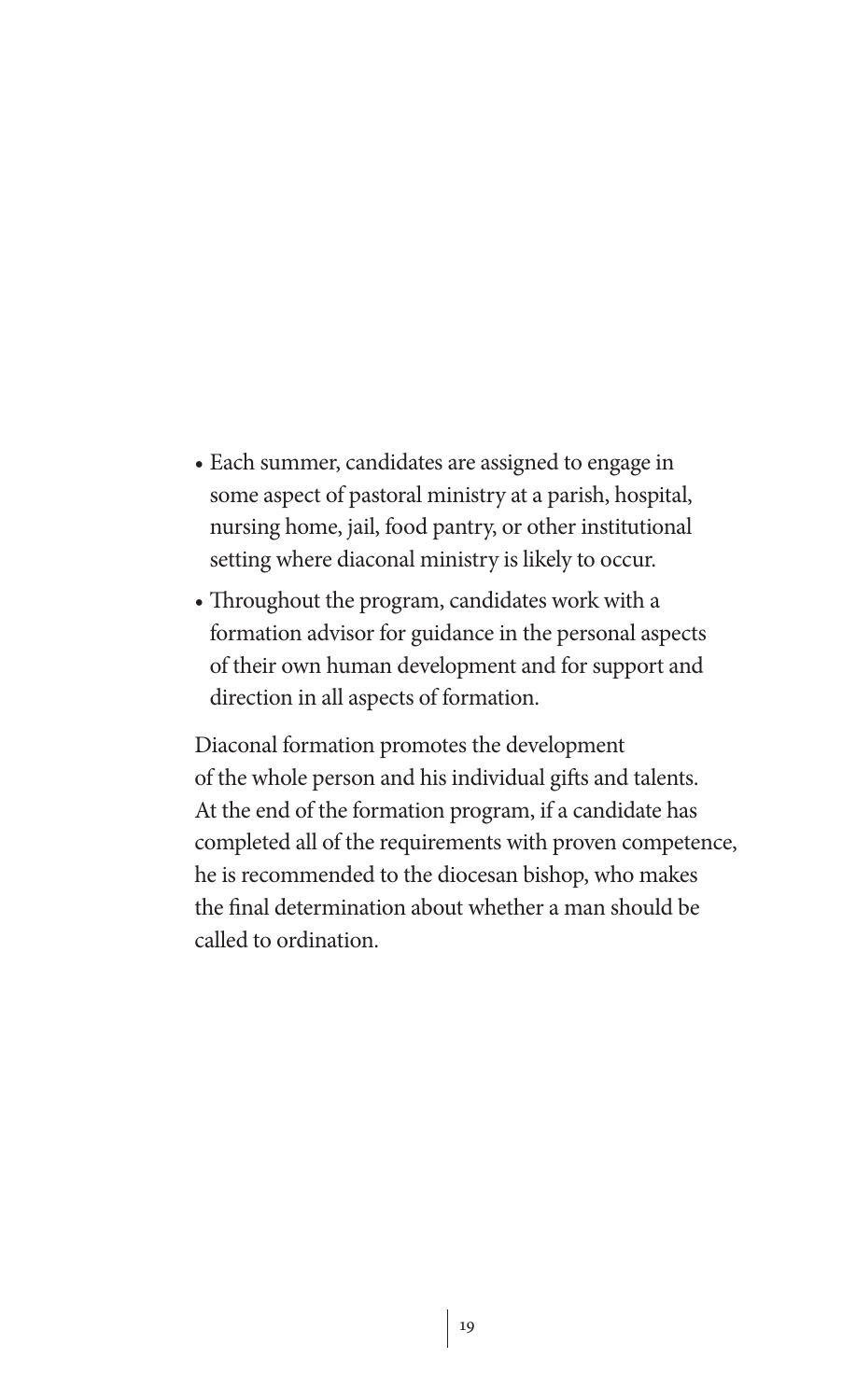

선<mark>정</mark>

The application process and formation program require all participants to submit to the Church's two-fold discernment experience.

- On his part, a man is expected to use this time to honestly, sincerely, and prayerfully evaluate the genuineness of what he believes to be a calling by God to diaconal ministry. He should reflect on his primary responsibilities to his family and career and assess whether this is the right time in his life to undertake such a commitment. Since a deacon pledges obedience to the diocesan bishop, a man interested in this ministry must also pray about being at the disposal of the Church and the needs of the people.
- On the Church's part, because no one has an inherent right to ordination, prayerful discernment also takes place throughout the application and formation processes about the individual's suitability for ministry; his motivation, genuineness, and sincerity; his growth in the pertinent areas of development; and, eventually, his readiness to undertake the duties and responsibilities of diaconal ministry.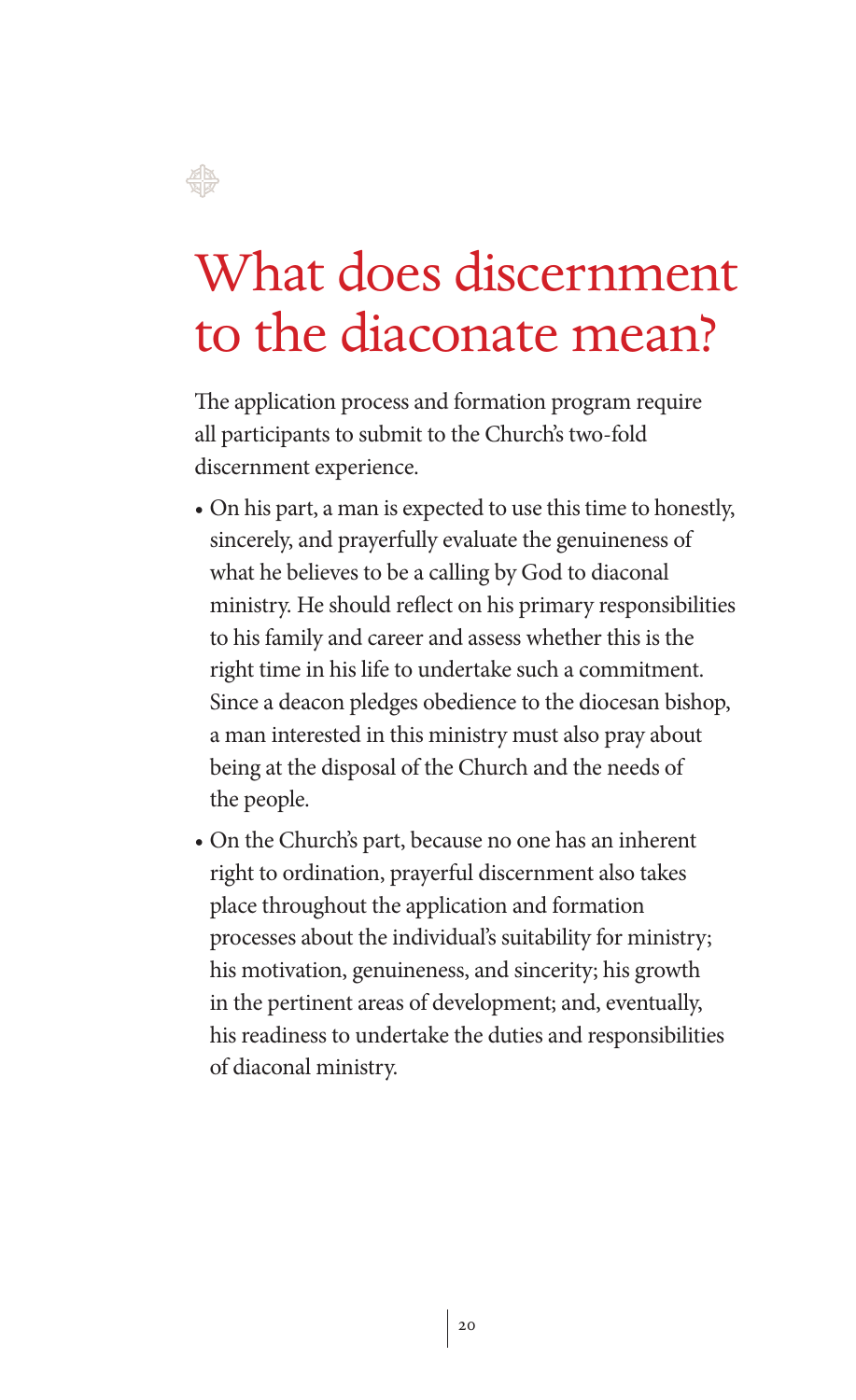

선물<br>전화

The overall Deacon Formation Program, including the Propaedeutic Period, involves at least five years of study, prayer, and pastoral experiences that typically occupy aspirants/candidates one evening a week and some Saturdays and weekends. Additional time is required for reading and assignments.

Therefore, men discerning a call to the diaconate must seriously weigh the effects of this time commitment on their family as well as on their career and other responsibilities. They should freely engage their spouse, if married, and other members of their family in this important decision.

Formation does not end with ordination, however. Deacons are expected to participate in ongoing opportunities to grow in each of the dimensions of formation throughout their ministry, particularly in the early years following ordination.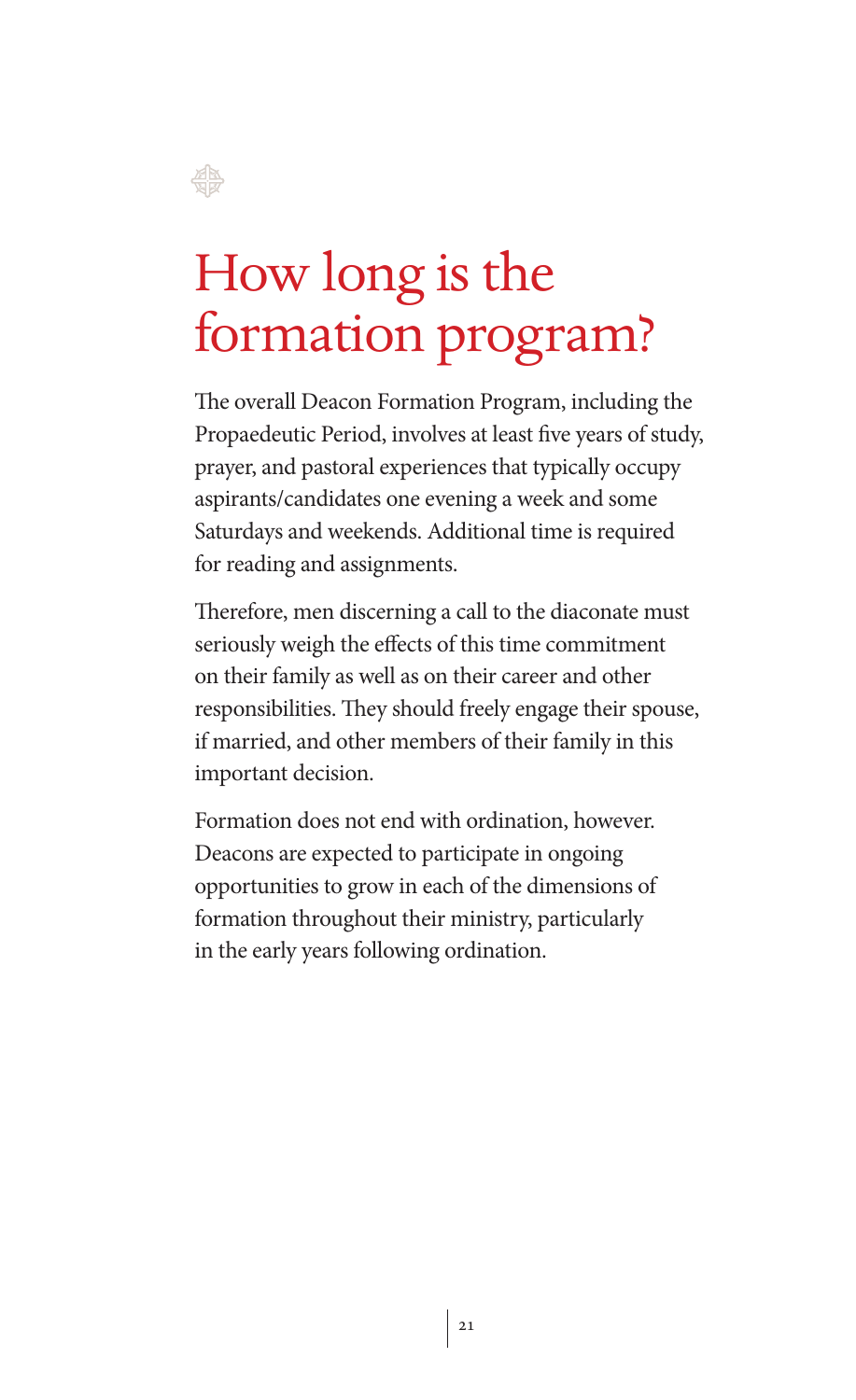

선물<br>전화

An inquirer is responsible for fees related to the application process (academic transcripts, safe environment clearance documents, etc.). During formation, candidates pay a modest tuition, the cost of any required books, and the room/board expense of the annual retreat. However, inability to pay is never a barrier to participation in the program.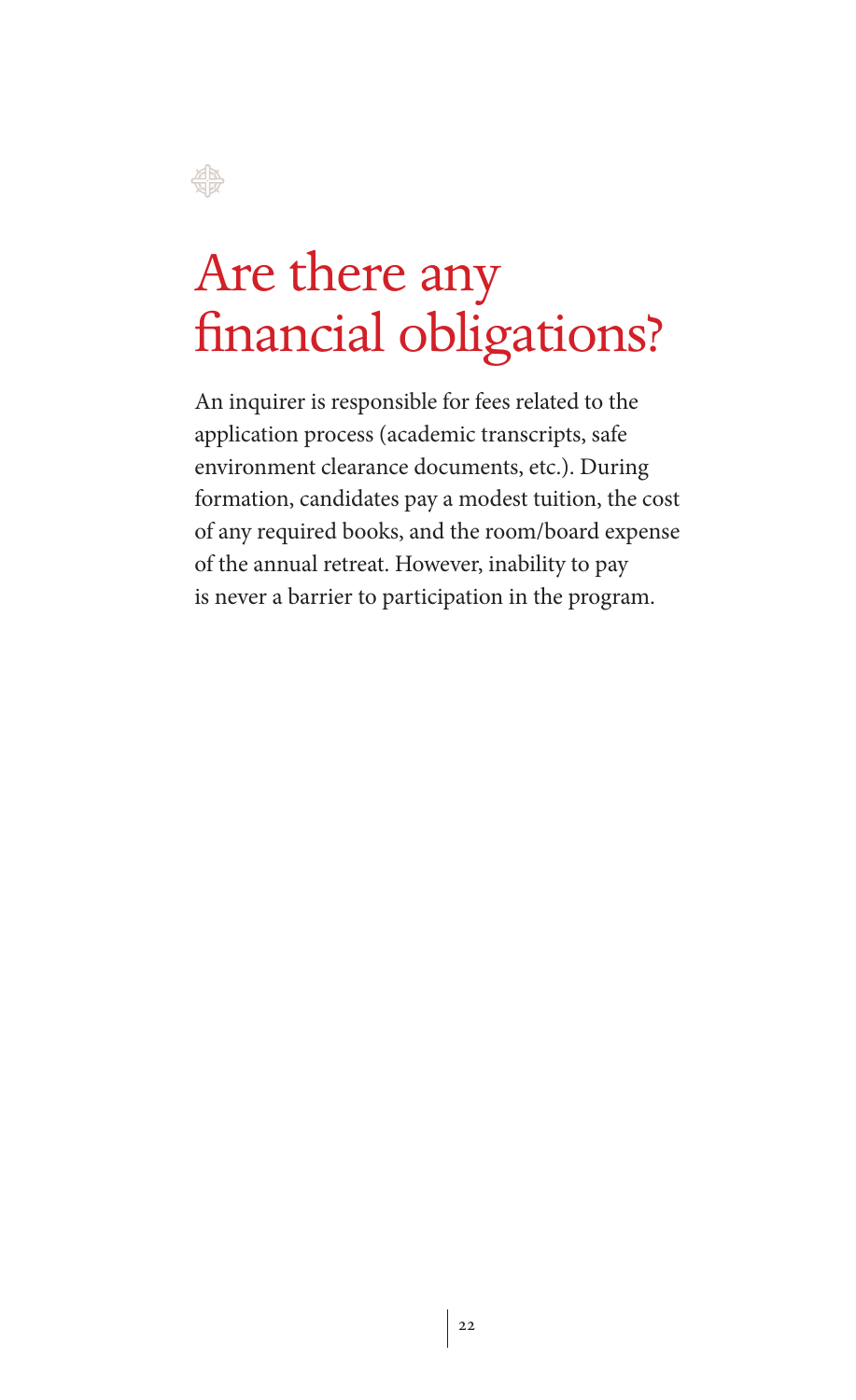

#### Is the diaconate a permanent commitment?

Yes. "Underlying the restoration and renewal of the diaconate at the Second Vatican Council was the principle that the diaconate is a stable and permanent rank of ordained ministry," according to the *National Directory for the Formation, Ministry, and Life of Permanent Deacons in the United States*.

A man ordained as a deacon is not making a temporary or reversible commitment, as he might do in lay ministry and other forms of volunteer service to the Church. He is embracing a true and distinct vocation—strengthened by the sacramental grace of Holy Orders—that becomes part of his identity all day every day.